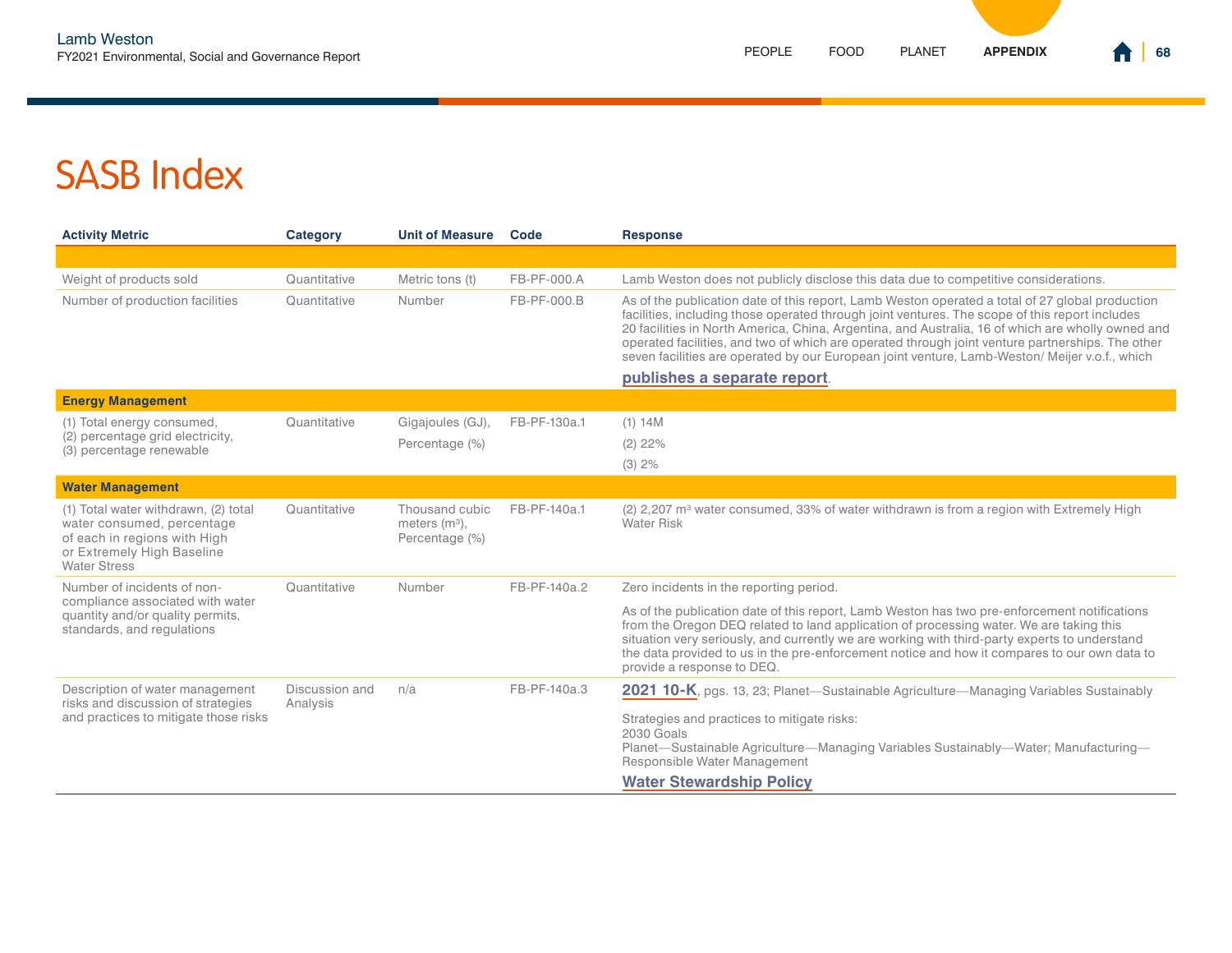| <b>Activity Metric</b>                                                                                                                                                         | Category                   | <b>Unit of Measure</b>     | Code         | <b>Response</b>                                                                                  |
|--------------------------------------------------------------------------------------------------------------------------------------------------------------------------------|----------------------------|----------------------------|--------------|--------------------------------------------------------------------------------------------------|
| <b>Food Safety</b>                                                                                                                                                             |                            |                            |              |                                                                                                  |
| Global Food Safety Initiative (GFSI)<br>audit (1) non-conformance rate and<br>(2) associated corrective action<br>rate for (a) major and (b) minor<br>non-conformances         | Quantitative               | Rate                       | FB-PF-250a.1 | (1) GFSI audit non-conformance rates:<br>Major: 0<br>Minor: 98<br>(2) 98% corrective action rate |
| Percentage of ingredients sourced<br>from Tier 1 supplier facilities certified<br>to a Global Food Safety Initiative<br>(GFSI) recognized food safety<br>certification program | Quantitative               | Percentage (%)<br>by cost  | FB-PF-250a.2 | 94% of Tier 1 Ingredients (non-potato) Supplier Locations are GFSI Certified                     |
| (1) Total number of notices of<br>food safety violation received, (2)<br>percentage corrected                                                                                  | Quantitative               | Number.<br>Percentage (%)  | FB-PF-250a.3 | (1) 0 notices of food safety violations (0 major, 0 minor)<br>(2) N/A                            |
| (1) Number of recalls issued and (2)<br>total amount of food product recalled                                                                                                  | Quantitative               | Number.<br>Metric tons (t) | FB-PF-250a.4 | (1) Lamb Weston had zero product recalls in 2021.<br>(2) N/A                                     |
| <b>Health &amp; Nutrition</b>                                                                                                                                                  |                            |                            |              |                                                                                                  |
| Revenue from products labeled and/<br>or marketed to promote health and<br>nutrition attributes                                                                                | Quantitative               | Reporting<br>currency      | FB-PF-260a.1 | Less than 1% in revenue from Alexia Smart Classics product                                       |
| Discussion of the process to<br>identify and manage products and<br>ingredients related to nutritional and<br>health concerns among consumers                                  | Discussion and<br>Analysis | n/a                        | FB-PF-260a.2 | Food-Product Labeling and Marketing                                                              |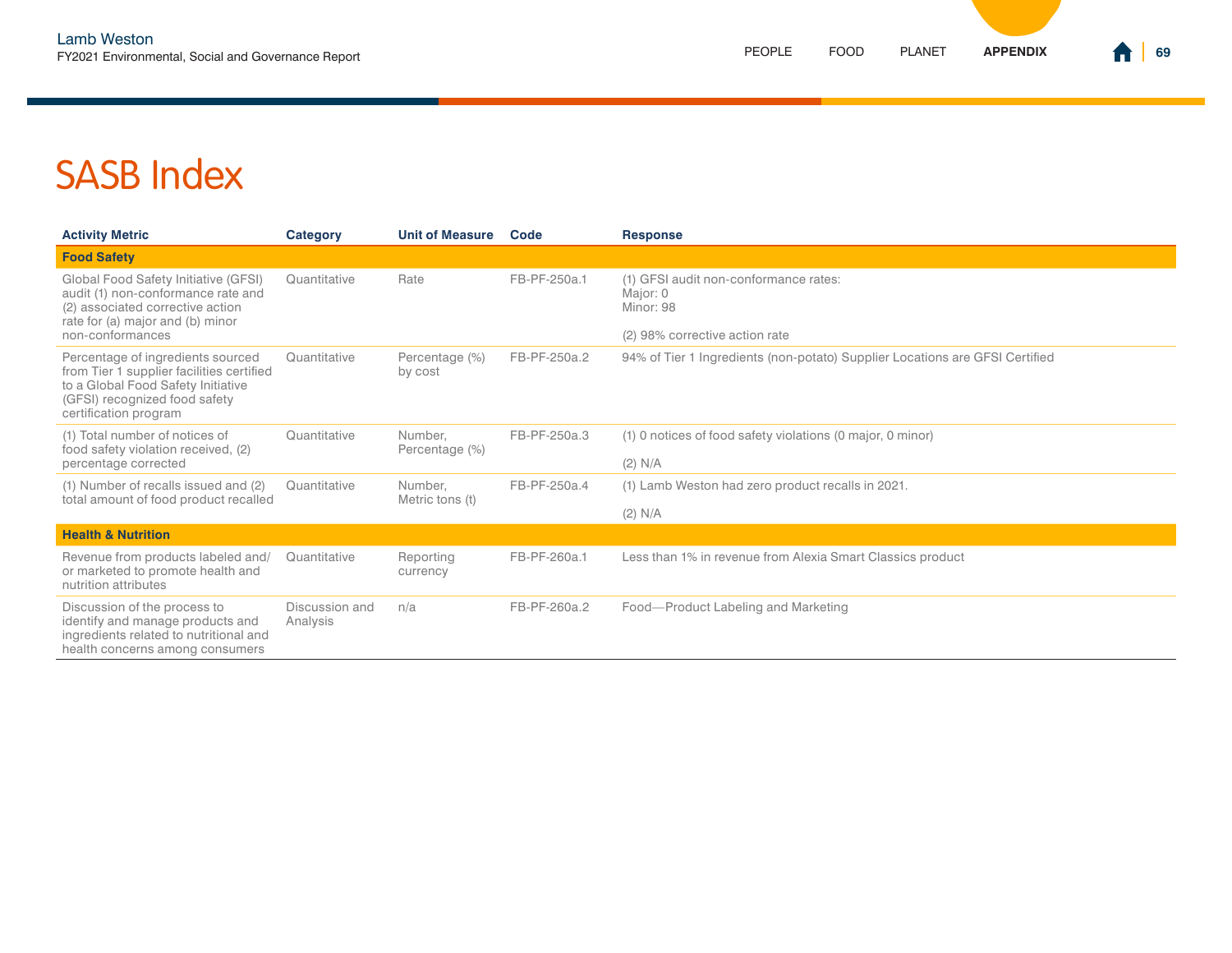| <b>Activity Metric</b>                                                                                                                                                                | <b>Category</b>            | <b>Unit of Measure</b>            | Code         | <b>Response</b>                                                                                                                      |  |
|---------------------------------------------------------------------------------------------------------------------------------------------------------------------------------------|----------------------------|-----------------------------------|--------------|--------------------------------------------------------------------------------------------------------------------------------------|--|
| <b>Product Labeling &amp; Marketing</b>                                                                                                                                               |                            |                                   |              |                                                                                                                                      |  |
| Percentage of advertising<br>impressions (1) made on children<br>and (2) made on children promoting<br>products that meet dietary<br>quidelines                                       | Quantitative               | Percentage (%)                    | FB-PF-270a.1 | Zero impressions                                                                                                                     |  |
|                                                                                                                                                                                       |                            |                                   |              | Food-Product Labeling and Marketing                                                                                                  |  |
| Revenue from products labeled as<br>(1) containing genetically modified<br>organisms (GMOs) and (2) non-GMO                                                                           | Quantitative               | Reporting<br>currency             | FB-PF-270a.2 | $(1)$ N/A<br>(2) Less than 1% of 2021 revenue was from products labeled as non-GMO                                                   |  |
| Number of incidents of non-<br>compliance with industry or<br>regulatory labeling and/or<br>marketing codes                                                                           | Quantitative               | Number                            | FB-PF-270a.3 | Zero incidents                                                                                                                       |  |
| Total amount of monetary losses<br>as a result of legal proceedings<br>associated with labeling and/or<br>marketing practices                                                         | Quantitative               | Reporting<br>currency             | FB-PF-270a.4 | Zero monetary loss                                                                                                                   |  |
| <b>Packaging Lifecycle Management</b>                                                                                                                                                 |                            |                                   |              |                                                                                                                                      |  |
| (1) Total weight of packaging, (2)<br>percentage made from recycled<br>and/or renewable materials, and<br>(3) percentage that is recyclable,<br>reusable, and/or compostable          | Quantitative               | Metric tons (t)<br>Percentage (%) | FB-PF-410a.1 | (1) 156,427 metric tonnes of primary and secondary packaging<br>(2) Primary: 6%; Secondary: 34%<br>(3) Primary: 69%; Secondary: 100% |  |
| Discussion of strategies to reduce<br>the environmental impact of<br>packaging throughout its lifecycle                                                                               | Discussion and<br>Analysis | n/a                               | FB-PF-410a.2 | Planet—Sustainable Sourcing and Procurement—Designing the Future of Packaging                                                        |  |
| <b>Environmental &amp; Social Impacts of Ingredient Supply Chain</b>                                                                                                                  |                            |                                   |              |                                                                                                                                      |  |
| Percentage of food ingredients<br>sourced that are certified to third-<br>party environmental and/or social<br>standards, and percentages<br>by standard                              | Quantitative               | Percentage (%)<br>by cost         | FB-PF-430a.1 | 100% of all Lamb Weston palm oil volume is from RSPO Certified sources.                                                              |  |
| Suppliers' social and environmental<br>responsibility audit (1) non-<br>conformance rate and (2) associated<br>corrective action rate for (a) major<br>and (b) minor non-conformances | Quantitative               | Rate                              | FB-PF-430a.2 | N/A                                                                                                                                  |  |